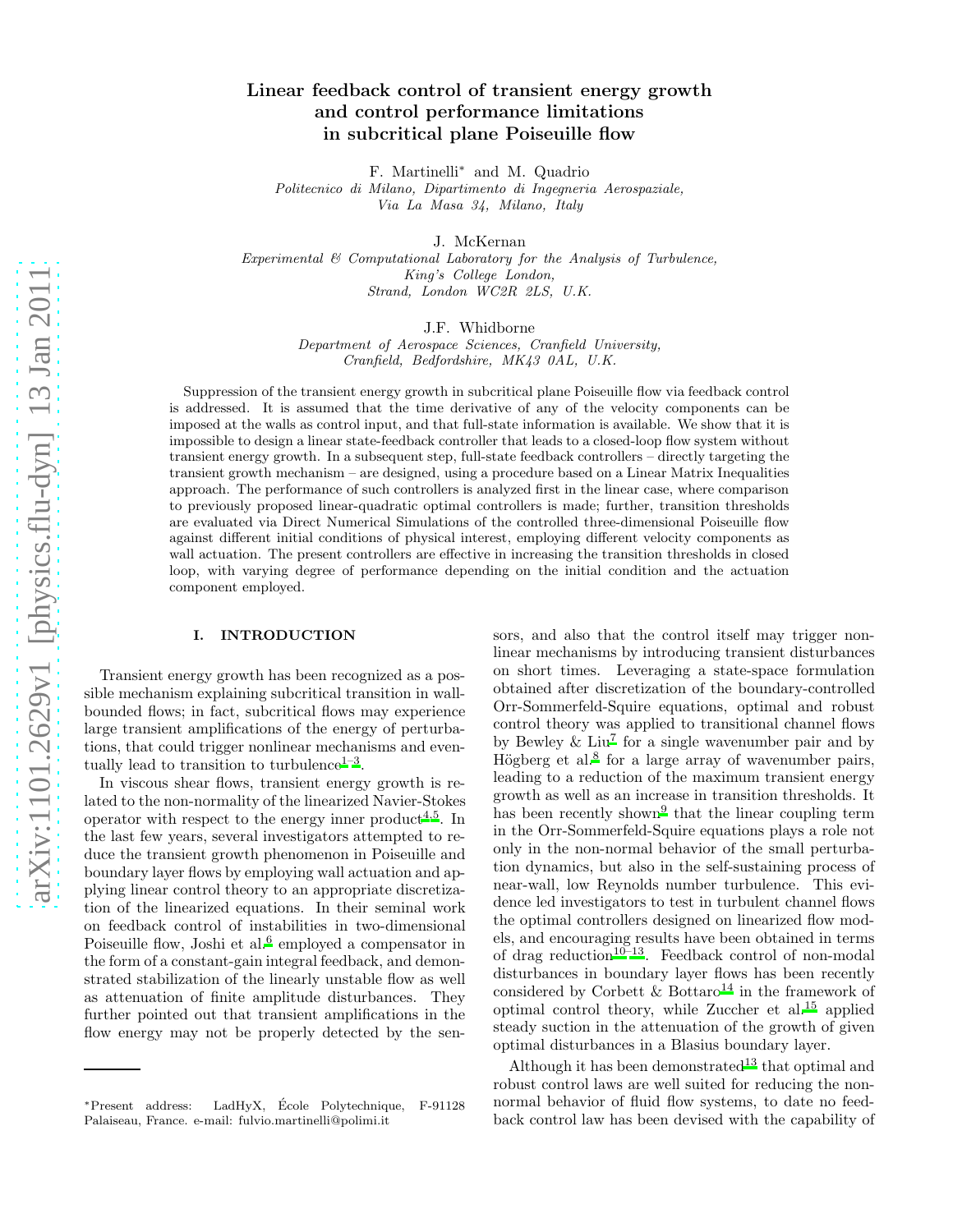ensuring closed-loop monotonic stability, when boundary actuation is employed. It is therefore natural to ask whether such performance can be obtained with a linear feedback, and further which control techniques are available to directly target the transient growth mechanism. In the controls literature, the transient amplification of certain norms of the state bears the name of peaking phenomenon and the monotonic stability requirement is generally referred to as strict dissipativity. Active controllers with the capability of targeting transient norm amplifications have received attention in the analysis of a class of partially linear cascade systems<sup>[16](#page-8-12)</sup>, and more recently in conjunction with a Linear Matrix Inequality  $(LMI)$  approach<sup>[17](#page-8-13)[,18](#page-8-14)</sup>. In a very recent paper, Whidborne  $\&$  McKernan<sup>[19](#page-9-0)</sup> extended these results giving conditions on the existence of a feedback controller ensuring the strict dissipativity of the closed-loop system. These results were then exploited by Whidborne et.  $al^{20}$  $al^{20}$  $al^{20}$ , who considered the feedback control of a single wavenumber pair in plane Poiseuille flow via LMI design and wall-normal blowing and suction, and by Martinelli et al.<sup>[21](#page-9-2)</sup>, where LMI-based feedback controllers have been designed and tested for an array of wavenumber pairs. The present paper aims at expanding and completing these recent results, by showing first that it is impossible to design a linear state-feedback controller ensuring the plane Poiseuille flow – controlled via wall transpiration with any velocity component – to be strictly dissipative. In a second step, feedback control laws are designed using an LMI technique, for an array of wavenumber pairs; their performance is compared against that of optimal controllers in the linear case, and furthermore closed-loop transition thresholds are evaluated for optimal initial conditions in the form of a pair of oblique waves and antisymmetric streamwise vortices, at the Reynolds number  $Re = 2000$ , using different velocity components as wall actuators.

#### II. MODEL OF THE SYSTEM

We consider the dynamics of three-dimensional small perturbations to the laminar Poiseuille solution in a plane channel. A Cartesian coordinate system is introduced, where  $x, y$  and  $z$  denote the streamwise, wall-normal and spanwise directions, and  $u, v, w$  denote the corresponding perturbation velocity components. The Navier-Stokes equations, linearized about the laminar solution  $U(y) = U_p(1 - (y/\delta)^2)$ , are non-dimensionalized with the centerline velocity  $U_p$  and the channel half-width  $\delta$ , and rewritten in the form of a single equation for  $v$  oneway coupled to an equation for the wall-normal vorticity  $\eta = \partial u/\partial z - \partial w/\partial x$ . Fourier transformation in x and z direction yields the well known Orr-Sommerfeld-Squire form:

$$
\Delta \dot{\tilde{v}} = [-j\alpha U \Delta + j\alpha U'' + \Delta \Delta / Re]\tilde{v}
$$
  

$$
\dot{\tilde{\eta}} = [-j\beta U']\tilde{v} + [-j\alpha U + \Delta / Re]\tilde{\eta}
$$
 (1)

at the wavenumber pair  $(\alpha, \beta)$ . Here, the tilde denotes Fourier coefficients, the dot denotes time derivative, the prime denotes y differentiation,  $\kappa^2 = \alpha^2 + \beta^2$ , j is  $\sqrt{-1}$ , and  $\Delta = d^2/dy^2 - \kappa^2$ .

We select boundary conditions representing timevarying wall transpiration on any of the velocity components at the two channel walls ("vectorized transpiration"). In turn, this results in inhomogeneous Dirichlet and Neumann conditions on  $\tilde{v}$ , as well as inhomogeneous Dirichlet conditions on  $\tilde{\eta}$ :

$$
\tilde{v}(y = \pm 1, t) = \tilde{v}_{u,l}(t),
$$
  
\n
$$
\partial \tilde{v}/\partial y(y = \pm 1, t) = \tilde{v}'_{u,l}(t),
$$
  
\n
$$
\tilde{\eta}(y = \pm 1, t) = \tilde{\eta}_{u,l}(t).
$$
\n(2)

A standard lifting procedure<sup>[8](#page-8-6)</sup> is then employed, i.e. the unknowns are rewritten as homogeneous components (satisfying homogeneous boundary conditions) plus inhomogeneous components thus:

$$
\tilde{v}(y,t) = \tilde{v}_h(y,t) + f_u(y)\tilde{v}_u(t) + f_l(y)\tilde{v}_l(t) + \dots
$$
  
 
$$
\dots + g_u(y)\tilde{v}'_u(t) + g_l(y)\tilde{v}'_l(t) \qquad (3)
$$
  
\n
$$
\tilde{\eta}(y,t) = \tilde{\eta}_h(y,t) + h_u(y)\tilde{\eta}_u(t) + h_l(y)\tilde{\eta}_l(t),
$$

where  $f_u, f_l, g_u, g_l, h_u, h_l$  are polynomials in y chosen to satisfy unitary boundary conditions for each lifted component appropriately.

We discretise the homogeneous components  $\tilde{v}_h$  and  $\tilde{\eta}_h$ in wall-normal direction using a modified Chebyshev series cardinal function basis

$$
\tilde{v}_h(y,t) = \sum_{n=0}^{N-4} \Gamma_n^{DN}(y) a_{v,n}(t)
$$
\n
$$
\tilde{\eta}_h(y,t) = \sum_{n=0}^{N-2} \Gamma_n^D(y) a_{\eta,n}(t)
$$
\n(4)

where the modified Chebyshev functions  $\Gamma_n^{DN}(y)$  and  $\Gamma_n^D(y)$  implicitly enforce the required homogeneous Dirichlet and Neumann boundary conditions, lead to good conditioning of the discrete Laplacian operator, and no spurious modes are generated $2^2$ . The Orr-Sommerfeld-Squire equations are then evaluated on a set of Gauss-Lobatto collocation points in y direction and rearranged to have the time rate of change of actuation velocity as an input<sup>[8](#page-8-6)</sup>. This results in the the linear timeinvariant system model $^{23}$  $^{23}$  $^{23}$ 

$$
\dot{\overline{\mathbf{x}}}(t) = \overline{\mathbf{A}}\overline{\mathbf{x}}(t) + \overline{\mathbf{B}}\mathbf{u}(t), \quad \overline{\mathbf{x}}(0) = \overline{\mathbf{x}}_0,
$$

where  $\overline{A}$ ,  $\overline{B}$  are constant system and input matrices, and  $\mathbf{u}, \overline{\mathbf{x}}$  are respective input and state vectors. As noted in previous work<sup>[8](#page-8-6)</sup>, the natural outcome of this procedure is an augmented state-space form, where additional integrators associated to the values of the input velocity components at the walls are explicitly introduced. Consequently, the open-loop dynamics of the system above (i.e. setting  $\overline{B} = 0$ ) is different from the dynamics of the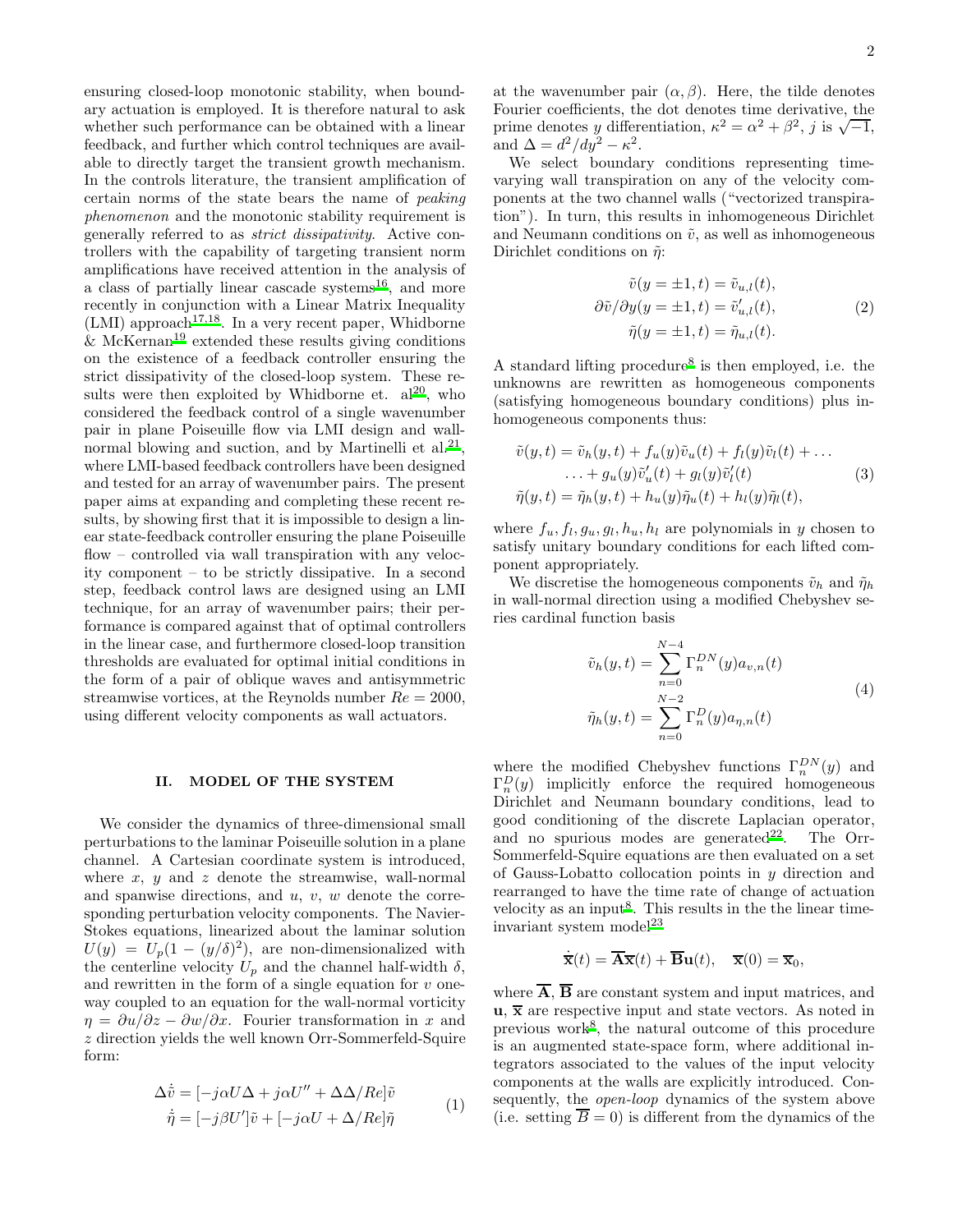original, unactuated system (where the velocity at the walls is fixed by the no-slip condition). This terminology will be used throughout the paper to distinguish between the two cases.

The kinetic energy per unit mass of flow perturbations in the volume V

$$
E = \frac{1}{2V} \int_{V} u^2 + v^2 + w^2 \, dV
$$

can be expressed as a function of the state vector  $\bar{x}$  using the continuity equation, the definition of  $\eta$ , and Parseval's identity:

$$
E = \sum_{(\alpha,\beta)} \tilde{E}(\alpha,\beta) = \sum_{(\alpha,\beta)} \overline{\mathbf{x}}^H \mathbf{Q}(\alpha,\beta) \overline{\mathbf{x}}
$$

where the matrix  $Q$  is an Hermitian, positive definite matrix; here, the superscript  $H$  denotes conjugate transpose. In the following, we have transformed the state vector via the change of variable  $x = C\overline{x}$  (C being the Cholesky factor of  $Q$ ) in order to rewrite the system dynamics as

<span id="page-2-0"></span>
$$
\dot{\mathbf{x}}(t) = \mathbf{A}\mathbf{x}(t) + \mathbf{B}\mathbf{u}(t), \quad \mathbf{x}(0) = \mathbf{x}_0,\tag{5}
$$

such that the system energy is directly given by the Euclidean norm  $\mathbf{x}^{H} \mathbf{x}^{5,23}$  $\mathbf{x}^{H} \mathbf{x}^{5,23}$  $\mathbf{x}^{H} \mathbf{x}^{5,23}$  $\mathbf{x}^{H} \mathbf{x}^{5,23}$ .

## <span id="page-2-2"></span>III. CLOSED-LOOP MONOTONIC STABILITY

We consider the linear time-invariant system model [\(5\)](#page-2-0) and further assume that  $\mathbf{B}^H \mathbf{B} > 0$ , that is **B** has full column rank (i.e. all the actuators are independent – a condition which is trivially satisfied in the present problem). Contraction analysis for this kind of system has been presented by Whidborne & McKernan<sup>[19](#page-9-0)</sup> and, in the general case of nonlinear systems, by Lohmiller & Slotine<sup>[24](#page-9-5)</sup>. In particular, referring to the linear case, it has been shown<sup>[19](#page-9-0)</sup> that there exists a static state-feedback controller  $\mathbf{u} = \mathbf{K}\mathbf{x}$ , where **K** is a constant matrix, such that the closed-loop system has strict dissipativity (i.e. energy  $\mathbf{x}^H \mathbf{x}$  decays monotonically from all initial conditions  $\mathbf{x}_0$ ), if and only if

<span id="page-2-1"></span>
$$
\mathbf{B}^{\perp}\left(\mathbf{A} + \mathbf{A}^{H}\right)\mathbf{B}^{\perp H} < 0 \text{ or } \mathbf{B}\mathbf{B}^{H} > 0,\tag{6}
$$

where  $\mathbf{B}^{\perp}$  is the left null space of **B**. Additionally<sup>[19](#page-9-0)</sup> if no static controller that achieves strict dissipativity exists, then no dynamic state-feedback controller, where u is given from x by the dynamic system

$$
\dot{\mathbf{x}}_k(t) = \mathbf{A}_k \mathbf{x}_k(t) + \mathbf{B}_k \mathbf{x}(t), \quad \mathbf{x}_k(0) = \mathbf{x}_{k0}, \quad (7)
$$

$$
\mathbf{u}(t) = \mathbf{C}_k \mathbf{x}_k(t) + \mathbf{D}_k \mathbf{x}(t), \tag{8}
$$

where  $\mathbf{A}_k, \mathbf{B}_k, \mathbf{C}_k$  and  $\mathbf{D}_k$  are constant matrices and  $\mathbf{x}_k$ are controller states, exists either.

It is immediate to verify that the second criterion in [\(6\)](#page-2-1) is never satisfied in the present system, as the Hermitian

matrix  $BB<sup>H</sup>$  is never positive definite but it is always positive semidefinite, because the dimension of the input vector is always smaller than that of the state vector. In order to have  $\mathbf{B}\mathbf{B}^H > 0$ , a number of independent actuators equal to the number of flow states is required; this is a situation that is unlikely to occur in practical flow control problems, where normally actuators are placed at the walls. Even when volume forcing is available, this condition is unlikely to be satisfied, since practical volume forces are not as flexible as to enforce an arbitrary force distribution in the entire flow domain at any time instant.

The first algebraic criterion in Eq. [\(6\)](#page-2-1) is equivalent to requiring that the portion of the system dynamics which is not accessible by the controls must be dissipative. Verifying this criterion is not trivial. Here we evaluate it numerically, in order to identify those regions in the  $(\alpha, \beta, Re)$  parametric space where subcritical Poiseuille flow may be rendered monotonically stable by feedback transpiration. To this aim, the statespace model [\(5\)](#page-2-0) is first obtained on a fine grid and, as suggested by Reddy & Henningson<sup>[2](#page-8-15)</sup>, a limited number  $N_t$  of eigenfunctions is retained, discarding those corresponding to highly damped and poorly resolved eigenvalues. Properly rescaling the variables such that energy is written as an Euclidean norm leads to a reduced order model  $\mathbf{A}_r$ ,  $\mathbf{B}_r$ , and the negative-definiteness of the corresponding matrix  $\mathbf{B}_r^{\perp}(\mathbf{A}_r + \mathbf{A}_r^H) \mathbf{B}_r^{\perp H}$  in [\(6\)](#page-2-1) is verified by computing its maximum (real) eigenvalue  $\lambda_{max}$ . Fig-ure [1](#page-3-0) shows the present result on the  $(Re, \alpha)$  plane for  $\beta = 0$ , along with the well-known result on the transient growth dependence in plane Poiseuille flow<sup>[2](#page-8-15)</sup> (i.e. the unactuated case). The white area corresponds to the domain where the unactuated system is monotonically stable, while the shaded area is the region where the unactuated system admits transient energy growth. Solid lines correspond to isocontours of  $\lambda_{max}$ , and it appears that the contour  $\lambda_{max} = 0$  lies on the very boundary between the shaded and white area, implying that the Hermitian matrix  $\mathbf{B}_r^{\perp} (\mathbf{A}_r + \mathbf{A}_r^H) \mathbf{B}_r^{\perp H}$  is indefinite when the unactuated system is not monotonically stable. An analogous result is reported in Fig. [2,](#page-3-1) where isocontours of  $\lambda_{max}$ are reported on the plane  $(\alpha, \beta)$ , at  $Re = 120$ ; again, the contour  $\lambda_{max} = 0$  lies on the boundary between the regions of monotonic and non-monotonic stability. From the aforestated theorem<sup>[19](#page-9-0)</sup>, this implies that it is not possible to design a state-feedback controller that ensures the closed loop Poiseuille flow to be monotonically stable, when the corresponding unactuated flow is not.

This result shows an inherent limitation in the feedback control of the transient growth mechanism, when vectorized wall transpiration in terms of time rate of change of zero net-mass flux blowing/suction is employed. Note that vectorized transpiration, although being rather idealized, exploits all the degrees of freedom available for boundary control in the present problem; therefore, the present result is representative of a limiting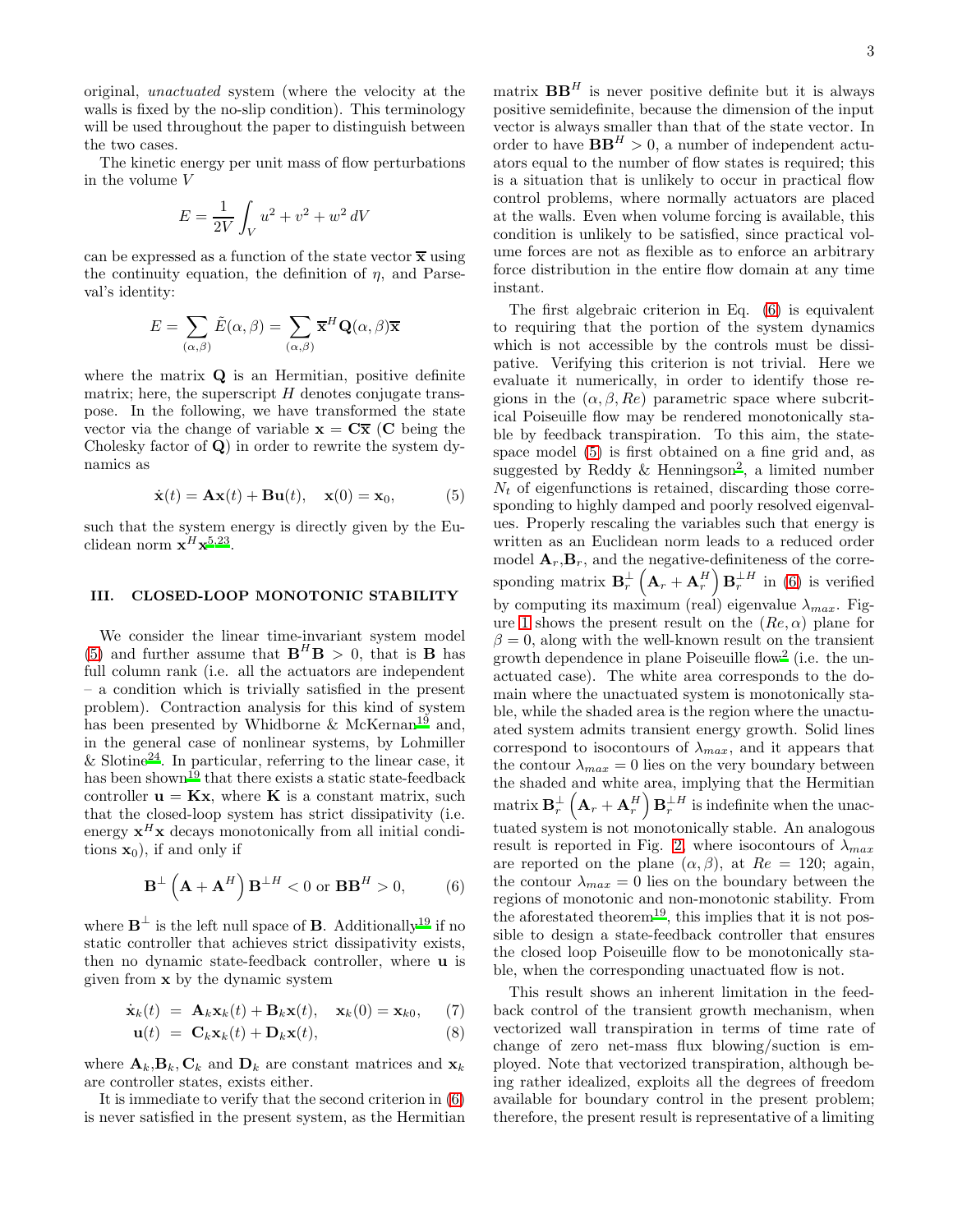situation. In a practical setting, actuator-dependent constraints may introduce additional mechanisms restricting the control authority even more. It is also worth mentioning that strict dissipativity is a rather tough requirement for a controller bound to operate on a largely underactuated flow, and in fact an approach based on strict dissipativity is in general quite conservative, i.e. some energy growth is tolerable in transition control. Finally, it should be emphasized that the present analysis is limited to linear feedback laws, and that performance of nonlinear controllers may be more promising. For example, it has been shown<sup>[25](#page-9-6)</sup> that introducing a nonlinearity in the form of gain-scheduling on full-state feedback laws led to relaminarization of low-Re turbulence even employing wall actuation only, and that adjoint-based optimization on the nonlinear turbulent flow can be successfully employed in feedback relaminarization $^{11}$  $^{11}$  $^{11}$ .



<span id="page-3-0"></span>FIG. 1: Numerical verification of the first algebraic crite-rion in Eq. [\(6\)](#page-2-1). Lines: contours at constant  $\lambda_{max}(Re, \alpha)$ , at  $\beta = 0$ . Levels are from -0.1 to 0.4 by 0.1 increments; dashed line is negative value. The shaded area corresponds to the region where the unactuated system is not monotonically stable, i.e. admits transient energy growth. The contour  $\lambda_{max}(Re, \alpha) = 0$  lies on the boundary of the region, indicating that no state-feedback controller can be designed to ensure strict dissipativity of the closed-loop system when the unactuated system is not strictly dissipative. Results obtained with  $N = 100, N_t = 50.$ 

#### IV. UPPER-BOUND MINIMIZING FEEDBACK CONTROLLER

In order to design a state-feedback controller with the capability of targeting the transient growth mechanism directly, an estimate of the maximum transient growth is required. Such estimate is obtained as an upper bound on the maximum growth via Lyapunov theory. For the



<span id="page-3-1"></span>FIG. 2: Numerical verification of the first algebraic criterion in Eq. [\(6\)](#page-2-1). Results for  $Re = 120$ , levels are from  $-0.1$  to 0.2 by 0.05 increments. For details see caption of Fig. [1.](#page-3-0)

linear, time invariant, asymptotically stable system:

$$
\dot{\mathbf{x}} = \mathbf{A}\mathbf{x}, \qquad \mathbf{x}(0) = \mathbf{x_0},
$$

it can be shown that an upper bound on the maximum transient growth G is given by  $19,20$  $19,20$ :

$$
G_u = \lambda_{max}(\mathbf{P})\lambda_{max}(\mathbf{P}^{-1}) \ge G,
$$

where  $\mathbf{P} = \mathbf{P}^H > 0$  satysfies the Lyapunov inequality

$$
\mathbf{PA} + \mathbf{A}^H \mathbf{P} < 0.
$$

A minimal upper bound can be obtained by solving the following minimization problem<sup>[26](#page-9-7)</sup>:

<span id="page-3-2"></span>
$$
\min \gamma : \n\mathbf{PA} + \mathbf{A}^{H} \mathbf{P} < 0, \quad \mathbf{P} = \mathbf{P}^{H} > 0
$$
\n
$$
\mathbf{I} < \mathbf{P} < \gamma \mathbf{I},
$$
\n
$$
(9)
$$

where the last inequality ensures  $\gamma > G_u$ . The problem stated in Eq. [\(9\)](#page-3-2) is a LMI generalized eigenvalue problem, and standard solution methods based on interior point algorithms are available<sup>[27](#page-9-8)</sup>.

An analogous problem to that stated in Eq. [\(9\)](#page-3-2) can be obtained if the feedback minimization of the upper bound is of interest. Indeed, let us consider the system [\(5\)](#page-2-0) along with a state-feedback control law in the form  $u = Kx$ , so that in closed-loop the system dynamics is described by:

$$
\dot{\mathbf{x}} = (\mathbf{A} + \mathbf{B}\mathbf{K})\mathbf{x}, \qquad \mathbf{x}(0) = \mathbf{x}_0.
$$

Leveraging the additional degrees of freedom due to the controller gains  $K$ , we move to minimizing the closedloop upper bound on the maximum transient growth. The associated Lyapunov inequality now reads:

$$
\mathbf{PA} + \mathbf{A}^H \mathbf{P} + \mathbf{P} \mathbf{B} \mathbf{K} + \mathbf{K}^H \mathbf{B}^H \mathbf{P}^H < 0;
$$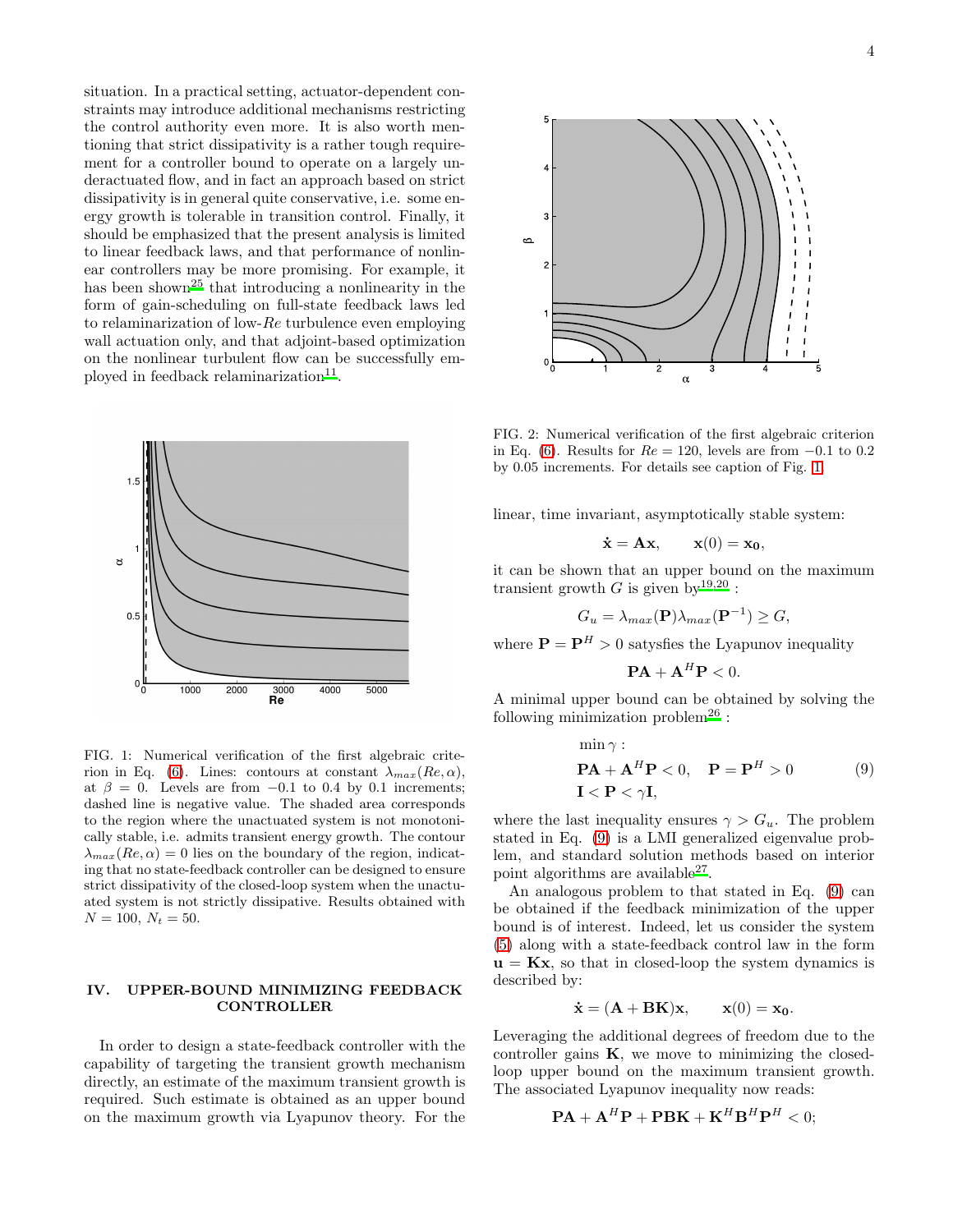this inequality can be rewritten in the LMI form by recalling that a similarity transformation preserves the eigenvalues. Therefore, defining  $\mathbf{Q} = \mathbf{P}^{-1}$  and  $\mathbf{Y} = \mathbf{KQ}$ , the closed-loop upper-bound minimization problem can be written  $as^{26}$  $as^{26}$  $as^{26}$ 

<span id="page-4-0"></span>
$$
\min \gamma : \nAQ + QAH + BY + YHBH < 0, \quad Q = QH > 0 \nI < Q < \gamma I, \n\left(\begin{array}{cc} Q & YH \\ Y & \mu2I \end{array}\right) > 0,
$$
\n(10)

where the last, additional inequality ensures a limit in the control effort in the form  $\max_{t\geq 0} ||\mathbf{u}||^2 < \mu^2$ . The problem [\(10\)](#page-4-0) has to be solved for  $\mathbf{Q}, \mathbf{Y}$  and  $\gamma$ ; controller gains are obtained from  $\mathbf{K} = \mathbf{Y} \mathbf{Q}^{-1}$ . This problem is again a LMI generalized eigenvalue problem, that can be solved using standard methods<sup>[27](#page-9-8)</sup>.

#### V. RESULTS AND DISCUSSION

LMI controllers are designed wavenumber-wise, using the model of the system [\(5\)](#page-2-0) and the design equations [\(10\)](#page-4-0). In particular, we consider each actuation component  $(u, v \text{ or } w \text{ on both walls})$  independently; a limit on the control effort  $\mu = 10$ , kept constant in wavenumber space, is used in the design of all controllers. In the design procedure, the linear equations pertaining to each wavenumber pair are discretized using  $N = 100$  Chebyshev polynomials, and modal truncation at  $N_t = 54$  (the maximum affordable size of the computational problem) is performed prior to the actual solution of the generalized eigenvalue problem [\(10\)](#page-4-0). In addition to removing poorly resolved dynamics, modal truncation proved to be necessary due to the exacting memory requirements of the existing LMI solvers (scaling as  $\approx N_t^6$ ); in performing modal truncation, it was thoroughly verified that the reduced order model preserves the linear transient energy growth of the unactuated system.

## A. Linear analysis

The performance of LMI controllers is evaluated first in the linear setting at  $Re = 2000$ ; in particular, perturbations at two representative wavenumber pairs are considered, namely, an oblique wave  $(\alpha = 1, \beta = 1)$  and a streamwise vortex  $(\alpha = 0, \beta = 2)$ . In the results reported here, the effectiveness of different actuation components is also addressed.

The analysis reported in sec. [III](#page-2-2) shows that the closedloop system will have a non-normal behavior; it is therefore natural to contrast the maximum closed-loop transient growth G with the open-loop one, in order to verify that a consistent reduction in  $G$  is obtained via the minimization in [\(10\)](#page-4-0). Results, obtained for the same trun-

|                 | Oblique waves |                                             | Streamwise vortices |        |
|-----------------|---------------|---------------------------------------------|---------------------|--------|
|                 |               | Open-loop Closed-loop Open-loop Closed-loop |                     |        |
| $u$ - actuation | 67.62         | 33.04                                       | 785.93              | 635.83 |
| $v$ - actuation | 66.81         | 11.84                                       | 33126.72            | 129.23 |
| $w$ - actuation | 67.13         | 32.70                                       | 163123.13           | 85.90  |
|                 |               |                                             |                     |        |

<span id="page-4-1"></span>TABLE I: Maximum transient energy growth G for the openloop and closed-loop cases, for the oblique wave case ( $\alpha =$  $1,\beta = 1$ ) and the streamwise vortex case  $(\alpha = 0,\beta = 2)$ , using different actuation components on both walls.  $Re = 2000$ .

cated system used in the design and for the two wavenumber pairs considered, are reported in table [I.](#page-4-1) It is shown that, in both the oblique wave case and the streamwise vortex case, solution of [\(10\)](#page-4-0) leads to a closed-loop system experiencing a reduced maximum transient energy growth. In particular, for the oblique wave case,  $v$  is the most effective actuation component, whereas actuating with  $w$  is most effective in the streamwise vortex case. The performance of the present controllers is further compared against full-state controllers designed with the LQR approach<sup>[23](#page-9-4)</sup>, considered in a similar transition problem by Hogberg et al.<sup>[8](#page-8-6)</sup>. The aim of the LQR control is the minimization of the time integral of the perturbation energy, while keeping the time integral of the control effort as low as possible; in fact, the control objective is given in terms of the closed-loop minimization of a functional in the form

$$
J = \int_0^{+\infty} \overline{\mathbf{x}}^H \mathbf{Q} \overline{\mathbf{x}} + \rho \mathbf{u}^H \mathbf{u} dt.
$$

This is substantially different from the control objective of the present LMI formulation [\(10\)](#page-4-0), which considers bounds on the disturbance energy and control expenditure; therefore – at a fixed control expenditure – LMI controllers can be used to estimate a possible best performance (in terms of peaking suppression) of other control strategies. In order to present a fair comparison between the LQR and the LMI formulation, we iteratively design and test a LQR controller keeping Q fixed (the same used in LMI design) and  $\rho$  as a free parameter, and we evaluate the integral of the control energy  $\int_0^\infty \mathbf{u} \, H \, \mathbf{u} \, dt$ in closed loop until it matches the value computed for the LMI controller. The closed-loop systems, controlled via both LQR and LMI gains, are tested against the respective optimal perturbations, using  $v$ -actuation for the oblique wave case and w-actuation for the streamwise vortex case (the best performance cases reported in table [I\)](#page-4-1); further, for the streamwise vortex we consider the antisymmetric (with respect to the  $y = 0$  plane) optimal perturbation. The time evolution of the perturbation energy is displayed in fig. [3](#page-5-0) and [4.](#page-5-1) Results show that, at a given control expenditure, the worst-case initial condition for the LMI-controlled system experiences a lower amplification than the corresponding perturbation for the LQR-controlled system; the peak for the LMI-controlled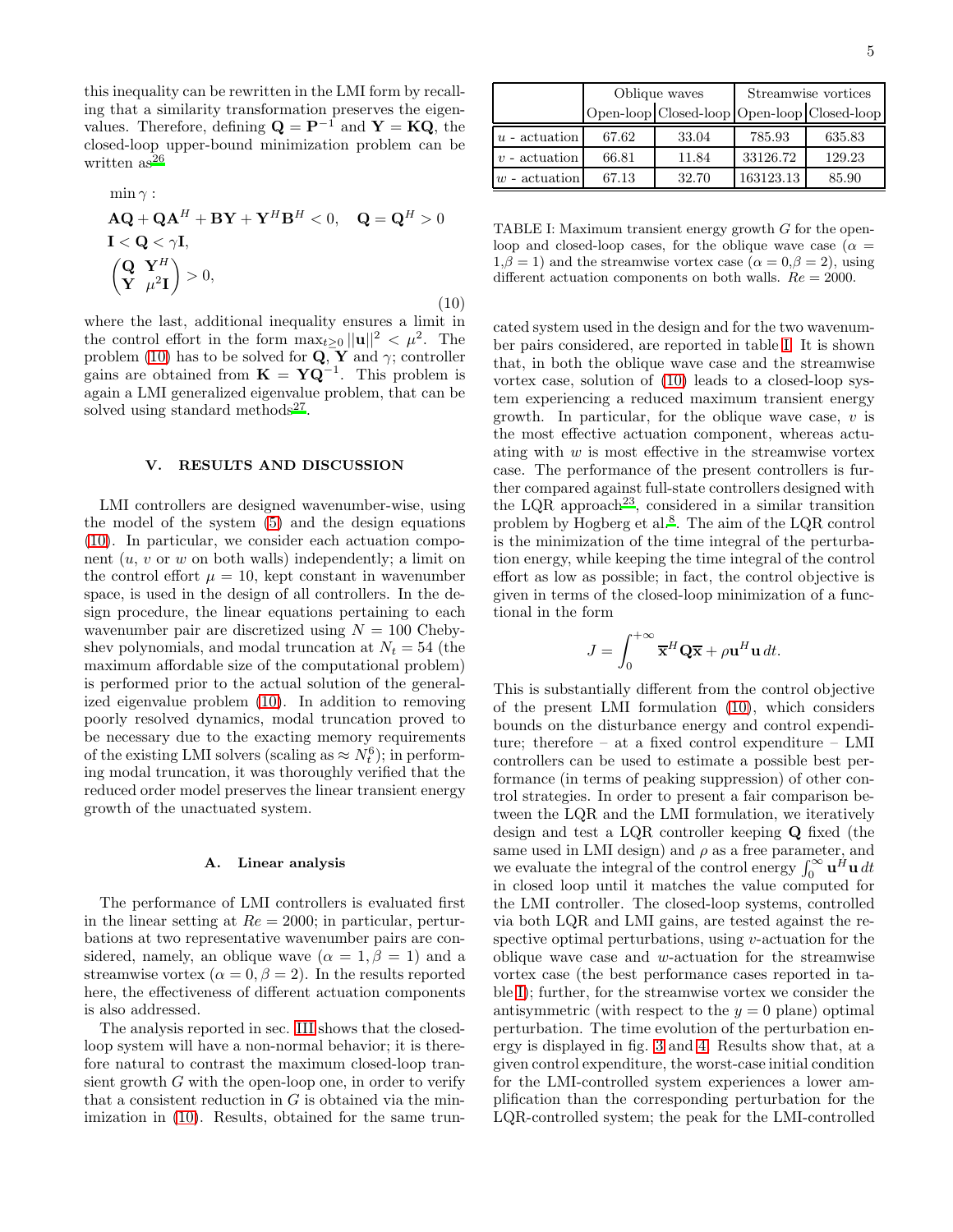system occurs at later times for the streamwise vortex case. Despite the mild reduction in maximum amplification, the results shown here suggest that a control design technique directly targeting the growth mechanism is able to better exploit the degrees of freedom in the controller to achieve a minimal transient peaking of the energy.



<span id="page-5-0"></span>FIG. 3: Time evolution of the perturbation energy for the closed-loop system controlled using LMI gains (–) and LQR gains  $(--)$ , actuation using v. The initial condition for the two systems is the respective closed-loop optimal perturbation, and the LQR gains are iteratively designed so that the energy expense over the simulated time horizont for the two closed-loop systems is the same. Results for  $(\alpha = 1, \beta = 1)$ at  $Re = 2000$ .



<span id="page-5-1"></span>FIG. 4: Time evolution of the perturbation energy for the closed-loop system controlled using LMI gains (–) and LQR gains  $(--)$ , actuation using w. The initial condition for the two systems is the respective closed-loop antisymmetric (with respect to the  $y = 0$  plane) optimal perturbation, and the LQR gains are iteratively designed so that the energy expense over the simulated time horizont for the two closed-loop systems is the same. Results for  $(\alpha = 0, \beta = 2)$  at  $Re = 2000$ .

The performance of LMI controllers is also evaluated

against optimal initial conditions for the unactuated flow, and results are reported in fig. [5](#page-5-2) and [6.](#page-6-0) Since the closed-loop system has additional state equations associated with the dynamics of wall velocity components used as actuators, these values are set to zero, assuming that at initial time the open-loop flow satisfies the no-slip and no-transpiration condition at the walls. In particular, for the oblique wave case, it is shown that actuating with  $v$ reduces the maximum amplification of the optimal disturbance by a factor  $\approx 8.2$ , whereas a less effective reduction (by a factor  $\approx 2.5$ ) is obtained using u or w. Further, the growth curves in these latter cases are very close to each other, as the effect of actuators on the oblique wave is symmetric. In the antisymmetric streamwise vortex case, the most effective components are  $v$  and  $w$  (reduction by a factor  $\approx 6.3$  and  $\approx 9.9$ , respectively), whereas u has a quite poor performance (amplification reduced by a factor  $\approx$  1.2). The differences in performance between u and w may be interpreted with a geometric argument, as for a streamwise-invariant perturbation the u component acts in a weakly controllable direction. It is also noteworthy that, in all these cases, the control action reduces the time interval after which the initial disturbance gets to its maximum amplification.



<span id="page-5-2"></span>FIG. 5: Linear dynamics of the perturbation energy for the unactuated case  $(-)$ , and closed-loop case actuating with u  $(- \cdot), v (--)$ , w  $(-+)$ . Results for  $(\alpha = 1, \beta = 1)$  at  $Re = 2000$ ; in all cases, the initial condition is the optimal disturbance for the unactuated flow.

It is finally worth emphasizing that, when the closedloop system experiences initial conditions in the form of optimal perturbations for the unactuated flow, the LMI and LQR performance is practically equivalent, for a given global control effort. Considering the best performing LMI controllers  $(v \text{ and } w \text{ actuation}, \text{ respectively}),$ results are given in fig. [7](#page-6-1) and [8,](#page-6-2) for the oblique wave and streamwise vortex. For the optimal oblique wave (fig[.7\)](#page-6-1), the linear evolution of the perturbation energy using LQR control matches almost perfectly that obtained with the LMI controller. In the case of antisymmetric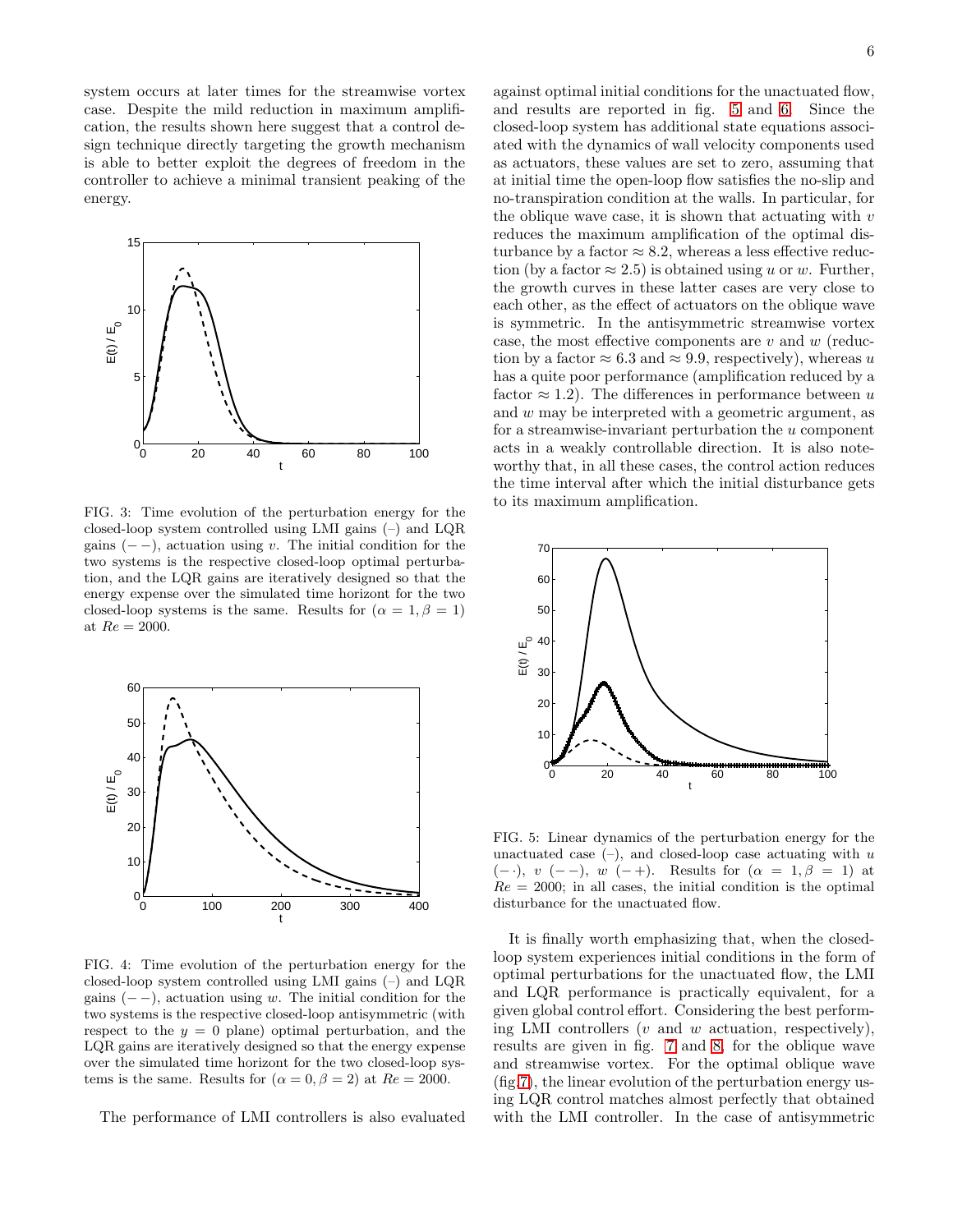

<span id="page-6-0"></span>FIG. 6: Linear dynamics of the perturbation energy for the unactuated case  $(-)$ , and closed-loop case actuating with u  $(-, 0, v(-))$ ,  $w(-+)$ . Results for  $(\alpha = 0, \beta = 2)$  at  $Re =$ 2000; in all cases, the initial condition is the antisymmetric optimal disturbance for the unactuated flow.

streamwise vortex, we obtain a slightly larger maximum amplification for the LQR, that is however followed by a faster transient to zero if compared to the LMI case. The results reported in fig. [7](#page-6-1) and [8](#page-6-2) are substantially independent on further decrease of the value of  $\rho$ : no significant changes in the time evolution of the perturbation energy are obtained, but at a far larger expense. This indicates that these results are close to the limit of small control weight.



<span id="page-6-1"></span>FIG. 7: Comparison of the linear evolution of the perturbation energy in unactuated case (–), closed-loop using LMI controller  $(-, \cdot)$ , and closed-loop using LQR controller  $(-, \cdot)$ . Results for  $(\alpha = 1, \beta = 1)$  at  $Re = 2000 \ (\rho = 0.5)$ , actuation with  $v$ , optimal perturbation for the unactuated flow used as initial condition.



<span id="page-6-2"></span>FIG. 8: Comparison of the linear evolution of the perturbation energy in unactuated case  $(-)$ , closed-loop using LMI controller  $(-)$ , and closed-loop using LQR controller  $(-)$ . Results for  $(\alpha = 0, \beta = 2)$  at  $Re = 2000$   $(\rho = 8.0)$ , actuation with  $w$ , antisymmetric optimal perturbation for the unactuated flow used as initial condition.

## B. Closed-loop transition thresholds

After these numerical experiments in the linear setting, the performance of LMI-based controllers in terms of transition delay capabilities has been verified using Direct Numerical Simulations (DNS) of transitional Poiseuille flow at  $Re = 2000$ , using an existing computer code and computing system[28](#page-9-9). Controllers are tested against initial conditions in the form of:

- a pair of oblique waves  $(\alpha_0 = 1, \beta_0 = \pm 1)$ , in a box of size  $2\pi \times 2 \times 2\pi$ ;
- antisymmetric streamwise vortices  $(\alpha_0 = 0, \beta_0 = 0)$ 2), in a box of size  $2\pi \times 2 \times \pi$ .

These initial conditions are obtained by computing the optimal perturbations for the unactuated flow at the corresponding wavenumber pairs, and specifically for the streamwise vortices the optimal initial condition having antisymmetric (with respect to the centerplane  $y = 0$ ) distribution of wall-normal velocity is considered, as it provides the optimal transition time in the nonlinear case[29](#page-9-10). Random noise, in the form of a random combination of the first 30 Stokes modes – ordered by decreasing real part of the corresponding eigenvalues – is added on the wavenumber array  $(0, \pm 1, \pm 2)\alpha_0$  and  $(0, \pm 1, \pm 2)\beta_0$ , and the noise energy is chosen as 1% of the total perturbation energy. The resulting optimal perturbations are identical to those reported in previous works<sup>[8](#page-8-6)[,29](#page-9-10)</sup>.

In order to reduce the computational problem of control design to an affordable size, LMI controllers are designed on the same array of wavenumber pairs where random noise is introduced. Furthermore, the control effort tuning parameter is set at  $\mu = 10$ , a value which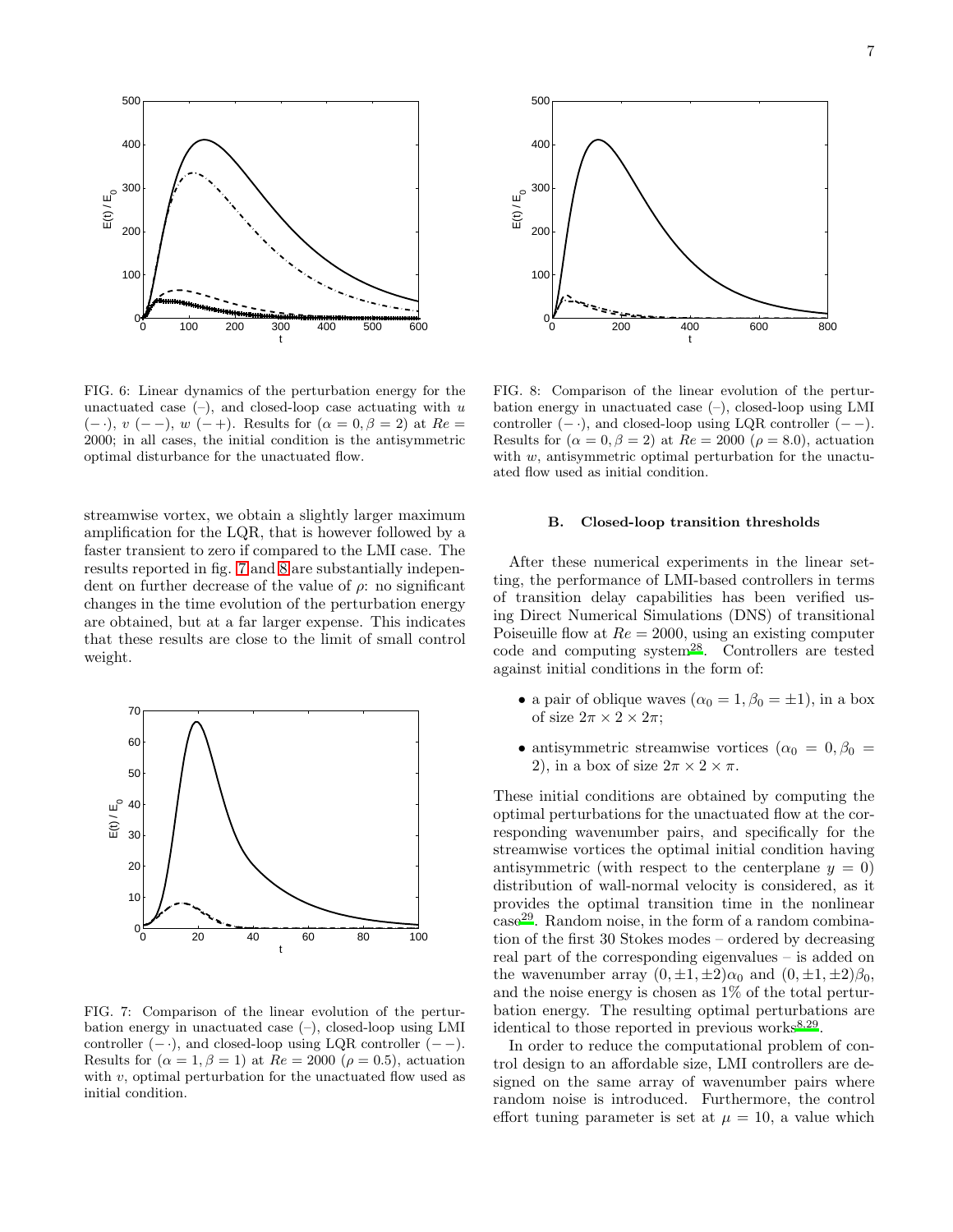is derived from preliminary tests and previous work on the control of the linearized dynamics of streamwise vortices<sup>[22](#page-9-3)</sup>. The value of the parameter  $\mu$  has been kept constant in wavenumber space; however, it should be emphasized that this parameter could be a function of the wavenumber pair – thus providing room for optimization of the control performance.

The performance of LMI controllers is quantified by evaluating the closed-loop transition threshold<sup>[29](#page-9-10)</sup> of a given initial condition, for all the wall actuation components. The mixed spatial discretization (fourth-order, compact finite differences in y direction and Fourier expansion in  $x$  and  $z$  directions) employs 64 grid points in y and  $16 \times 64$  modes in x and z. Time integration is performed via the usual semi-implicit approach, where nonlinear terms are advanced explicitly using a low-storage Runge-Kutta algorithm whereas linear diffusion terms are advanced implicitly via a Crank-Nicholson scheme. Each simulation was run over a time window of 2000 nondimensional time units, that proved sufficiently long to ensure that a laminar or a turbulent state was reached after the initial transient growth of the perturbation energy. In order to obtain the thresholds reported in table [II,](#page-7-0) a bisection algorithm was employed; this procedure requires a large number of simulations, corresponding to approximately 3 months of CPU time.

The open-loop transition thresholds reported in ta-ble [II](#page-7-0) agree with previous findings<sup>[29](#page-9-10)</sup>. Results summarized in the table indicate that the LMI controller is able to increase the transitional energy of the initial conditions considered. In particular, a synthetic performance measure is indicated in the table as improvement factor (I.F.), corresponding to the ratio between the threshold energy computed in the controlled case over that corresponding to the unactuated flow. In general, for both the oblique waves and the streamwise vortices, actuation with the wall-normal velocity  $v$  outperforms actuation with the other components. This behavior is expected, as forcing with wall-parallel components affects the flow by means of viscous diffusion only, whereas forcing with v introduces an additional non-zero momentum flux at the boundary. The improvement factors associated with the oblique wave case are higher than those pertaining to the streamwise vortex case, when using  $u$  and  $v$  actuation. For the v-component case, this is coherent with previous works<sup>[8](#page-8-6)</sup>, and can be interpreted physically by the argument that targeting oblique waves mitigates the subsequent development of streamwise vortices, therefore reducing the strength of the associated streak instability. The u component provides the overall worst performance in the streamwise vortex case, a result that can be interpreted as a consequence of the particular geometrical configuration. In fact, with respect to a streamwise-invariant spatial structure, u actuation works in an approximately null direction, whereas actuation with  $w$  is better-suited. as shown by its improvement factor. A similar geometrical interpretation can be given for the almost equal improvement factors obtained with u and w, when an pair

|                                                                                     | Oblique waves        |     | Streamwise vortices  |                |
|-------------------------------------------------------------------------------------|----------------------|-----|----------------------|----------------|
|                                                                                     | Thres.               | LF. | Thres.               | LF.            |
| Open-loop                                                                           | $2.39 \cdot 10^{-6}$ |     | $6.47 \cdot 10^{-6}$ |                |
| u - actuation $ 9.89 \cdot 10^{-6}  \approx 4.14  8.57 \cdot 10^{-6}  \approx 1.32$ |                      |     |                      |                |
| v - actuation $ 3.04 \cdot 10^{-5}  \approx 12.72  4.86 \cdot 10^{-5} $             |                      |     |                      | $\approx 7.51$ |
| w - actuation $9.77 \cdot 10^{-6} \approx 4.09 \cdot 3.86 \cdot 10^{-5}$            |                      |     |                      | $\approx 5.97$ |

<span id="page-7-0"></span>TABLE II: Open-loop and closed-loop transition thresholds, as measured by DNS. The values of transitional energy are given with with an uncertainty of  $\pm 3\%$ . The column labelled I.F. indicates the improvement factor in the closed loop with respect to the unactuated case with an initial condition having the same spatial structure.

of oblique waves is given as initial condition.

Results reported in table [II](#page-7-0) for the thresholds obtained using  $v$  actuation are in qualitative agreement with previ-ous work using the LQR controllers<sup>[8](#page-8-6)</sup>; however, in quantitative terms the LQR approach outperforms the present LMI approach. In particular, the improvement factors reported with LQR for oblique waves and streamwise vortices at  $Re = 2000$  are  $I.F. = 102$  and  $I.F. = 10$ , respectively<sup>[8](#page-8-6)</sup>; therefore, LQR controllers seem to perform substantially better than LMI controllers in presence of oblique waves as initial conditions. It should be emphasized, however, that such comparison is not entirely appropriate. In fact, even if the same energy norm is used to quantify the magnitude of velocity disturbances, control laws are designed with different parameters constraining the control effort. As a matter of fact, the linear results reported in fig. [5](#page-5-2) and [6](#page-6-0) show that the LMI controller performs similarly to the LQR controller for a value of the LQR control weight  $\rho = 0.5$  and  $\rho = 8.0$ , respectively. These values are different from the value of  $\rho = 0.01$ , used uniformly in wavenumber space in Högberg et al[.](#page-8-6)<sup>8</sup>. A fair comparison between the two approaches is not possible in this case; therefore, it is impossible to draw a conclusive statement about the effectiveness of feedback minimization of transient growth versus feedback minimization of the disturbance energy in transition delay.

As the ultimate goal of LMI controllers is that of preventing transition to turbulence, it can be important to quantify the energy efficiency of these controllers in the nonlinear case. For instance, given a transitional initial condition, it is possible to compare the energy expenditure of the controller to prevent transition with the additional energy to be introduced into the unactuated flow to compensate for the increase in friction, over the same time window (i.e. the time necessary for the transient in the controlled flow to die out). Referring to the best performing cases in table [II,](#page-7-0) we consider actuation with wall-normal velocity  $v$  and, in the two cases, initial conditions having energy  $\approx 3\%$  below the corresponding closed-loop threshold. Using the present nondimensionalization, a conservative estimate of the energy required for the control action in the time interval  $[0, T]$  can be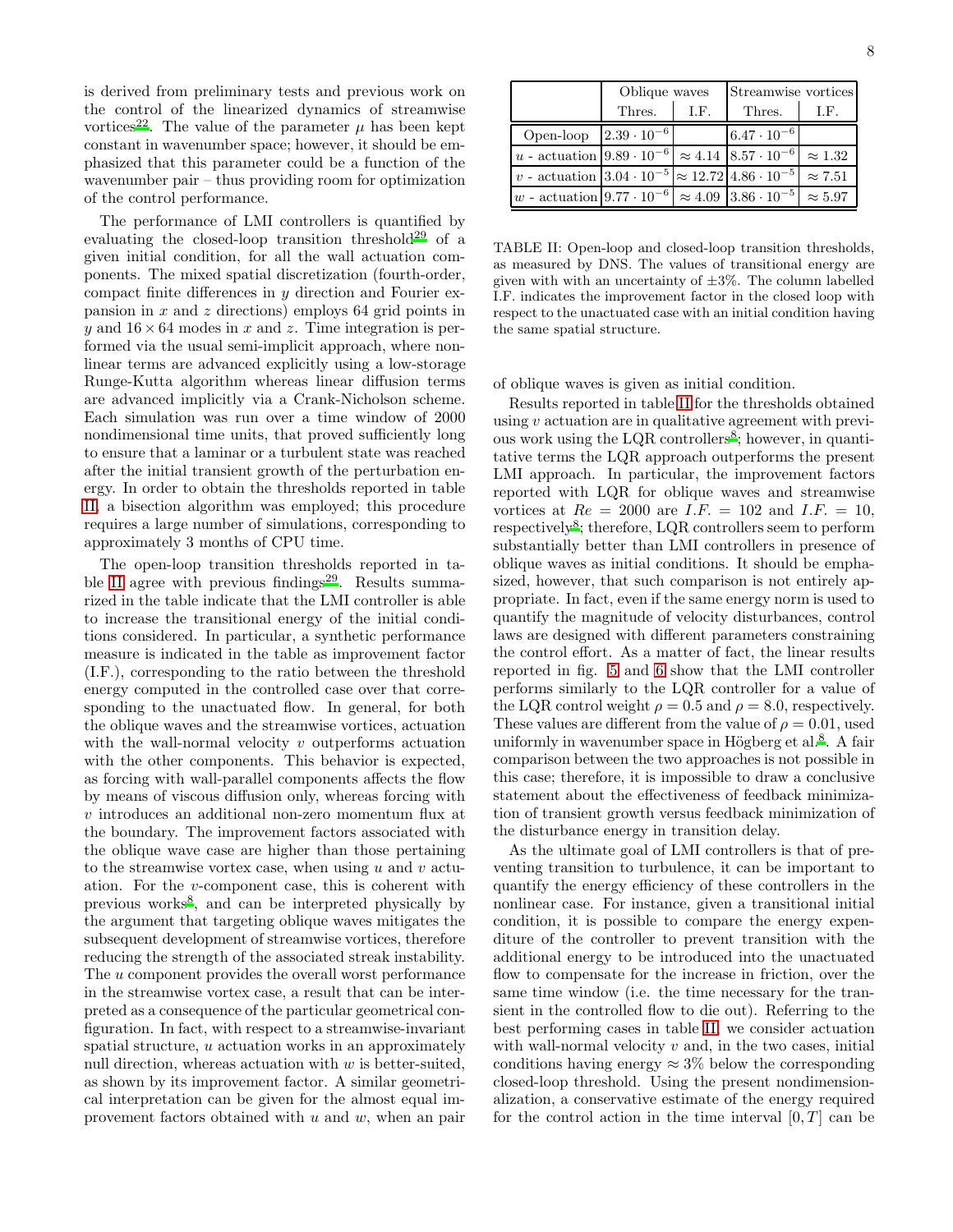given by  $11$ :

$$
E_c = \frac{1}{V} \int_0^T \int_{A_{u,l}} (|\frac{v^3}{2}| + |pv|) dA dt,
$$

where  $p$  is the fluctuating wall pressure and  $A_{u,l}$  the upper and lower blowing/suction surfaces, whereas the additional energy required to drive the unactuated flow against the increased viscous drag on the same time interval is given by:

$$
E_{\nu} = \frac{1}{V} \int_0^T \int_{A_{u,l}} \frac{1}{Re} \left( \frac{\partial U}{\partial y} - \frac{\partial U_{lam}}{\partial y} \right) dA dt.
$$

The ratio  $E_c/E_\nu$  reads about  $1.39 \cdot 10^{-3}$  and  $1.68 \cdot 10^{-3}$ , for the oblique waves and streamwise vortex case, respectively. Furthermore, linear tests using  $v$  actuation have shown that  $E_c$  can be of the same order of magnitude of the actual reduction in maximum transient energy growth. Hence, these results indicate that, even if the energy expenditure due to the control action is comparable to that experienced in the linear amplification of the optimal disturbance, it is nevertheless negligible if compared to the potential energy saving due to transition prevention.

## VI. CONCLUSIONS

The present work has considered the design of full-state feedback controllers specifically targeting the transient energy growth mechanism in laminar channel flow. It

- <span id="page-8-0"></span><sup>1</sup> K.M. Butler and B.F. Farrel. Three-dimensional optimal perturbations in viscous shear flow. Phys. Fluids, 4(8):1637–1650, 1992.
- <span id="page-8-15"></span><sup>2</sup> S.C. Reddy and D.S. Henningson. Energy growth in viscous channel flows. J. Fluid Mech., 252:209–238, 1993.
- <span id="page-8-1"></span><sup>3</sup> P.J. Schmid and D.S. Henningson. Optimal energy density growth in Hagen-Poiseuille flow. J. Fluid Mech., 277:197– 255, 1994.
- <span id="page-8-2"></span> $^4\,$  P. J. Schmid and D. S. Henningson. Stability and transition in shear flows. Springer, 2000.
- <span id="page-8-3"></span> $5$  P. J. Schmid. Nonmodal stability theory. Ann. Rev. Fluid Mech, 39:129–162, 2007.
- <span id="page-8-4"></span><sup>6</sup> S. S. Joshi, J. L. Speyer, and J. Kim. A systems theory approach to the feedback stabilization of infinitesimal and finite-amplitude disturbances in plane Poiseuille flow. J. Fluid Mech., 332(157), 1997.
- <span id="page-8-5"></span><sup>7</sup> T.R. Bewley and S. Liu. Optimal and robust control and estimation of linear paths to transition. J. Fluid Mech., 365:305–349, Jun 1998.
- <span id="page-8-6"></span><sup>8</sup> M. Högberg, T.R. Bewley, and D.S. Henningson. Linear feedback control and estimation of transition in plane channel flow. J. Fluid Mech., 481:149–175, Apr 2003.
- <span id="page-8-7"></span><sup>9</sup> J. Kim and J. Lim. A linear process in wall-bounded turbulent shear flows. Phys. Fluids, 12(8):1885–1888, 2000.

has been shown that full transpiration at both walls and full-state knowledge are not sufficient to ensure a monotonically stable closed-loop system via a linear feedback law. Further, an advanced control design technique – based on a LMI formulation – has been employed to design feedback controllers that have been tested in both the linearized setting and in nonlinear, transitional flows.

Linear tests indicated that the LMI strategy allows to obtain a consistent reduction of the maximum open-loop transient growth. At a given global control expenditure over a time window sufficiently long for the perturbations to decay to zero, the LMI-controlled closed-loop system experiences a lower transient energy amplification than a LQR-controlled closed-loop flow. However, in presence of an optimal perturbation for the unactuated flow, the performance of the two control strategies is practically equivalent. Results obtained in the linear setting further indicate that, in the case of perturbations in the form of oblique waves and streamwise vortices, the most effective actuation components are v and w, respectively.

In the nonlinear case, it has been found that these controllers are capable of increasing the threshold energy for transition when initial conditions are given to the flow in the form of oblique waves or streamwise vortices; the effectiveness of different actuation components has been addressed, indicating that wall blowing/suction is most effective in providing a higher closed-loop threshold energy. Additionally, in transitional conditions, LMI controllers prove to be energy-effective, as the energy required by the control action is negligible when compared to the energy saving due to avoiding transition.

- <span id="page-8-8"></span><sup>10</sup> K. Lee, L. Cortelezzi, J. Kim, and J. L. Speyer. Application of reduced-order controller to turbulent flows for drag reduction. Phys. Fluids, 13(5):1321–1330, 2001.
- <span id="page-8-16"></span><sup>11</sup> T. R. Bewley, P. Moin, and R. Temam. DNS-based predictive control of turbulence: an optimal benchmark for feedback algorithms. J. Fluid Mech., 447:179–225, 2001.
- $12$  J. Kim. Control of turbulent boundary layers. Phys. Fluids, 15(5):1093–1105, 2003.
- <span id="page-8-9"></span><sup>13</sup> T. R. Bewley. Flow control: new challenges for a new Renaissance. Prog. Aero. Sci., 37:21–58, 2001.
- <span id="page-8-10"></span><sup>14</sup> P. Corbett and A. Bottaro. Optimal control of nonmodal disturbances in boundary layers. Theor. Comp. Fluid Dyn., 15:65–81, 2001.
- <span id="page-8-11"></span><sup>15</sup> S. Zuccher, P. Luchini, and A. Bottaro. Algebraic growth in a Blasius boundary layer: optimal and robust control by mean suction in the nonlinear regime. J. Fluid Mech., 513:135–160, 2004.
- <span id="page-8-12"></span><sup>16</sup> H.J. Sussmann and P.V. Kokotovic. The peaking phenomenon and the global stabilization of nonlinear systems. IEEE Trans. Autom. Control, 36(4):424–440, 1991.
- <span id="page-8-13"></span><sup>17</sup> E. Plischke and F. Wirth. Stabilization of linear systems with prescribed transient bounds. In Proc. 16th Int. Symp. Math. Theory Net. Syst., Leuven, Belgium, 2004.
- <span id="page-8-14"></span> $^{18}\,$  E. Plischke. Transient effects of linear dynamical systems.